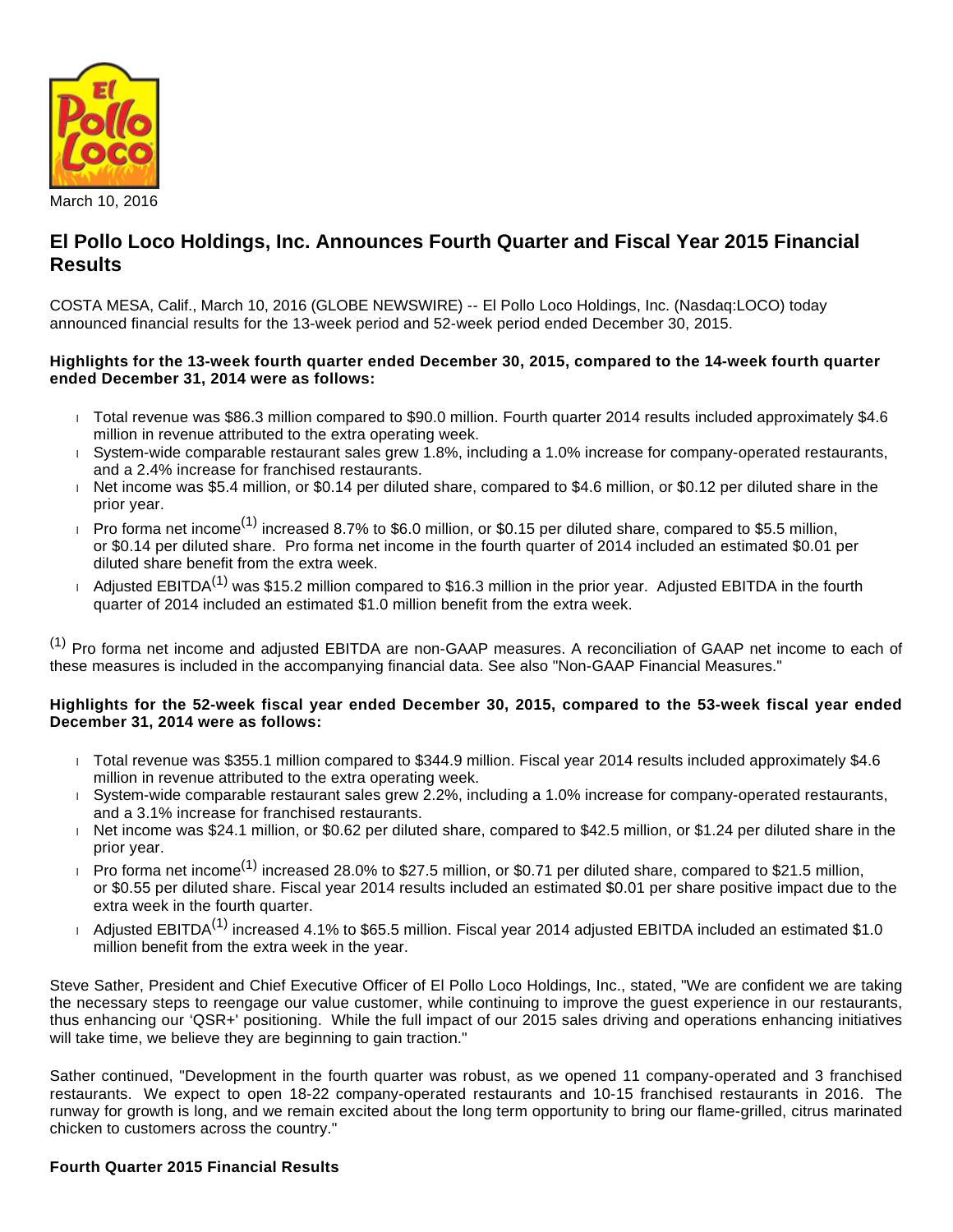Company-operated restaurant revenue in the fourth quarter of 2015 was \$80.7 million, compared to \$84.1 million in the same period last year. The Company's fourth quarter of 2015 included 13 weeks compared to 14 weeks in the fourth quarter of 2014. Company-operated restaurant revenue in the fourth quarter of 2014 included approximately \$4.6 million attributed to the extra week.

Comparable company-operated restaurant sales in the fourth quarter increased 1.0%, driven by a 2.7% increase in average check and a 1.6% decrease in traffic.

Franchise revenue in the fourth quarter of 2015 was \$5.6 million, compared to \$5.9 million in the fourth quarter of 2014. Franchised comparable restaurant sales increased 2.4% during the quarter.

Restaurant contribution was \$17.4 million, compared to \$18.8 million in the fourth quarter of 2014. As a percent of company-operated restaurant revenue, restaurant contribution margin decreased 80 basis points to 21.5%. The decrease in restaurant contribution margin was primarily the result of higher labor costs in addition to 40 basis points from operating leverage loss from the extra operating week in the fourth quarter of 2014.

Net income for the fourth quarter of 2015 was \$5.4 million, or \$0.14 per diluted share, compared to net income of \$4.6 million, or \$0.12 per diluted share in the fourth quarter of 2014. Pro forma net income increased 8.7% to \$6.0 million, or \$0.15 per diluted share during the fourth quarter of 2015, compared to \$5.5 million, or \$0.14 per diluted share during the fourth quarter of 2014. Fiscal year 2014 results included an estimated \$0.01 per share positive impact due to the extra week in the fourth quarter. A reconciliation between GAAP net income and pro forma net income is included in the accompanying financial data.

#### **2016 Outlook**

The Company expects 2016 pro forma diluted net income per share ranging from \$0.70 to \$0.74. This compares to pro forma diluted net income per share of \$0.71 in 2015. Pro forma net income guidance for fiscal year 2016 is based, in part, on the following updated annual assumptions:

- System-wide comparable restaurant sales growth in the low single digits;
- The opening of 18-22 new company-owned restaurants and 10-15 new franchised restaurants;
- Restaurant contribution margin of 21.2% to 21.6%;
- G&A expenses of between 8.4% and 8.6% of total revenue;
- Pro forma income tax rate of 40.0%; and
- Adjusted EBITDA of between \$69.0 and \$71.5 million.

#### **The following definitions apply to these terms as used in this release:**

**Comparable restaurant sales** reflect the change in year-over-year sales for the comparable company, franchised and total system restaurant base. The comparable restaurant base is defined to include those restaurants open for 15 months or longer. At December 30, 2015, there were 160 restaurants in our comparable company-operated restaurant base and 397 restaurants in our comparable system restaurant base.

**Restaurant contribution** and **restaurant contribution margin** are neither required by, nor presented in accordance with, GAAP. Restaurant contribution is defined as company-operated restaurant revenue less company restaurant expenses, which are food and paper costs, labor and related expenses and occupancy and other operating expenses. Restaurant contribution margin is defined as restaurant contribution as a percentage of net company-operated restaurant revenue. See also "Non-GAAP Financial Measures."

**EBITDA** and **adjusted EBITDA** are neither required by, nor presented in accordance with, GAAP. EBITDA represents net income before interest expense, provision for income taxes, depreciation, and amortization, and adjusted EBITDA represents EBITDA before items that we do not consider representative of our ongoing operating performance, as identified in the GAAP reconciliation in the accompanying financial data. See also "Non-GAAP Financial Measures."

**Pro forma net income** is neither required by, nor presented in accordance with, GAAP. Pro forma net income reflects (i) the net decrease in interest expense resulting from the repayment of our second lien term loan facility with the proceeds from our IPO, (ii) the elimination of fees payable under the management agreement between us and affiliates of our sponsors, less sponsor expenses that were replaced with board of director costs after our IPO, (iii) providing for an estimate of recurring incremental legal, accounting, insurance and other compliance costs we incur as a public company for those periods where they had not yet been incurred, (iv) costs related to loss on disposal of assets and asset impairment and closed store costs, (v) amortization expense and other estimate adjustments incurred on the Tax Receivable Agreement ("TRA") completed at the time of the IPO, (vi) professional fees incurred as a result of the block trade of 5.96 million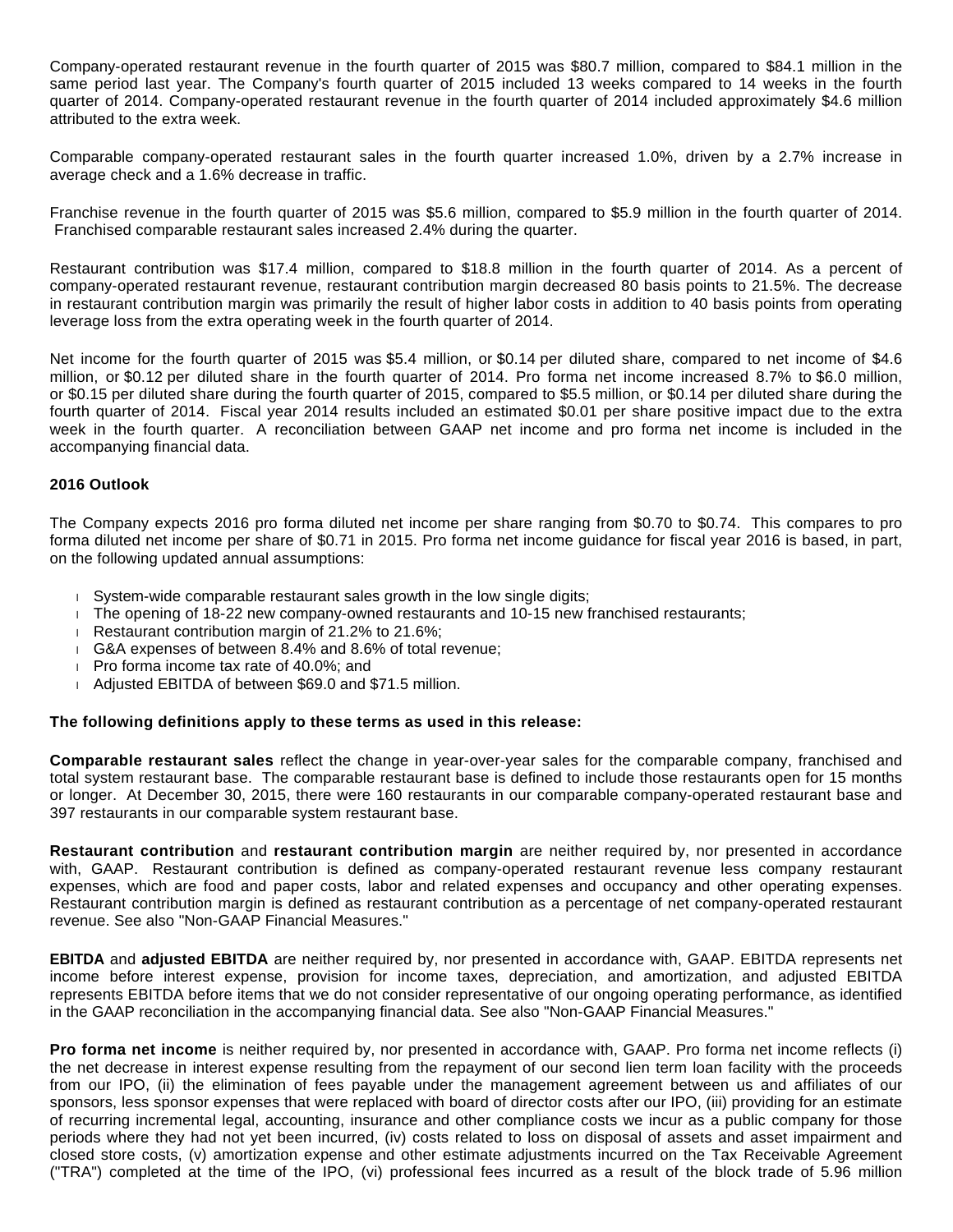common shares in the second quarter of 2015, (vii) legal costs associated with a securities class action lawsuit, and (viii) provision for income taxes at a normalized tax rate of 41.0%, which reflects our estimated long-term effective tax rate, including both federal and state income taxes. See the GAAP reconciliation in the accompanying financial data and "Non-GAAP Financial Measures."

**Pro forma weighted-average share and per share data** reflect the 8,214,286 additional shares of common stock issued in the IPO as if they had been issued on December 26, 2013. See also "Non-GAAP Financial Measures."

#### **Conference Call**

The Company will host a conference call to discuss financial results for the fourth quarter of 2015 today at 5:00 PM Eastern Time. Steve Sather, President and Chief Executive Officer, Larry Roberts, Chief Financial Officer, and Ed Valle, Chief Marketing Officer will host the call.

The conference call can be accessed live over the phone by dialing 877-407-3982 or for international callers by dialing 201-493-6780. A replay will be available after the call and can be accessed by dialing 877-870-5176 or for international callers by dialing 858-384-5517; the passcode is 13630703. The replay will be available until Thursday, March 24, 2016. The conference call will also be webcast live from the Company's corporate website at investor.elpolloloco.com under the "Events & Presentations" page. An archive of the webcast will be available at the same location on the corporate website shortly after the call has concluded.

## **About El Pollo Loco**

[El Pollo Loco](http://www.globenewswire.com/Tracker?data=IA9Bgpbb2ha76Q4DLGBoXHqK8eG5MaoyQpEwC25jQN5GR_AiyKzEHB8ZnaoVXLnNIS9c7iOubTXg87Gt9POrqoDElNa92bmXbWyzQSY6doTYPB1ZvNjPXj0sMdSM-j1f4GDSjEo3CZeN3bi1LGERei2ntgiXgPGtz78Q8WH3nEma9-AxMBzXE3MXBWpWIPjgAG2n2B0LLJs-q3ljxDCOPvFh8WMfl-UDRWeLviiSmG8=) (Nasdaq:LOCO) is the nation's leading fire-grilled chicken restaurant chain renowned for its masterfully citrusmarinated, fire-grilled chicken and handcrafted entrees using fresh ingredients inspired by Mexican recipes. With more than 430 company-owned and franchised restaurants in Arizona, California, Nevada, Texas and Utah, El Pollo Loco is expanding its presence in key markets like Houston and Dallas through a combination of company and existing and new franchisee development. Some say the lengths we go to create fresh, delicious food are crazy. We say it's Crazy You Can Taste. Visit us on our website at **[ElPolloLoco.com](http://www.globenewswire.com/Tracker?data=-tBl3Qilk6BACg0eX_7ErZyFUyIWazueQ6ctaDmBcZzRLbWXlJLvhKu4rH6YoaYezaT9FaEPAeSa7d2I9_VyOlDpgcsgFQoXSA281NPk0NUnQX2EPb3ATEOxNh6YOUy8S6TRZ7NVU-7U8kQELuMVKOA6BwrS6nNJKVxF2ZWbqR56foojT45SHHafyfFiOP23eNhh-sABwA_WN65fvcJZ_cHkO9R0f_vuSPLD_f37FZI=)**.

#### **Forward-Looking Statements**

This press release contains forward-looking statements that are subject to risks and uncertainties. All statements other than statements of historical fact included in this press release are forward-looking statements. Forward-looking statements discuss our current expectations and projections relating to our financial condition, results of operations, plans, objectives, future performance and business. You can identify forward-looking statements because they do not relate strictly to historical or current facts. These statements may include words such as "aim," "anticipate," "believe," "estimate," "expect," "forecast," "outlook," "potential," "project," "projection," "plan," "intend," "seek," "may," "could," "would," "will," "should," "can," "can have," "likely," the negatives thereof and other words and terms of similar meaning in connection with any discussion of the timing or nature of future operating or financial performance or other events. They appear in a number of places throughout this press release and include statements regarding our intentions, beliefs or current expectations concerning, among other things, our results of operations, financial condition, liquidity, prospects, growth, strategies and the industry in which we operate. All forward-looking statements are subject to risks and uncertainties that may cause actual results to differ materially from those that we expected.

While we believe that our assumptions are reasonable, we caution that it is very difficult to predict the impact of known factors, and it is impossible for us to anticipate all factors that could affect our actual results. All forward-looking statements are expressly qualified in their entirety by these cautionary statements. You should evaluate all forward-looking statements made in this press release in the context of the risks and uncertainties disclosed in our annual report on Form 10-K for the year ended December 30, 2015, file number 001-36556, including the sections thereof captioned "Forward-Looking Statements" and "Risk Factors." That filing and future filings are available online at [www.sec.gov](http://www.globenewswire.com/Tracker?data=JXBPs_BsApaZCRKCIX2jSrA7d_eg8yBbbKW9XN1hSx52iW9HGaQSIYqVgUgoEpiI0j-115XBw3lU_Mf9IPm-PQ==), at [www.elpolloloco.com](http://www.globenewswire.com/Tracker?data=DjEV3VFCKVOeROKEdWAJJwsAJIcuhZnaxWx4kIw7vXXXcovoLCWfw19oVqMD5ppTP48ixiioVlVunK12gYYTB6sxpRceumfUCEh-nwQSYKE=) or upon request from El Pollo Loco.

We caution you that the important factors referenced above may not contain all of the factors that are important to you. In addition, we cannot assure you that we will realize the results or developments we expect or anticipate or, even if substantially realized, that they will result in the consequences we anticipate or affect us or our operations in the ways that we expect. The forward-looking statements included in this press release are made only as of the date hereof. We undertake no obligation to publicly update or revise any forward-looking statement as a result of new information, future events or otherwise, except as required by law. If we do update one or more forward-looking statements, no inference should be made that we will make additional updates with respect to those or other forward-looking statements. We qualify all of our forward-looking statements by these cautionary statements.

#### **Non-GAAP Financial Measures**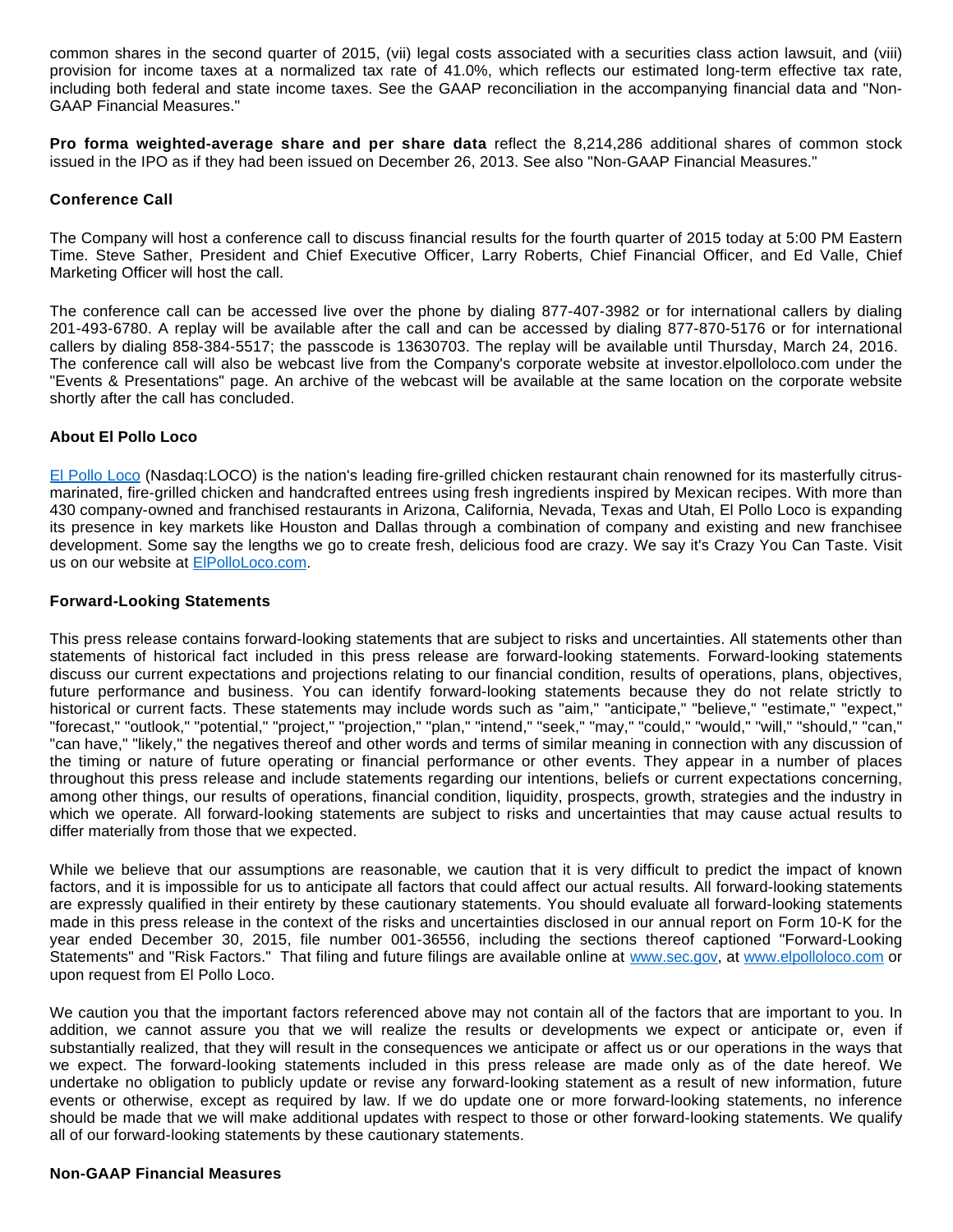To supplement our consolidated financial statements, which are prepared and presented in accordance with GAAP, we use non-GAAP financial measures including those indicated above. These measures are not intended to be considered in isolation or as substitutes for, or superior to, financial measures prepared and presented in accordance with GAAP. We use non-GAAP financial measures for financial and operational decision-making and as a means to evaluate period-to-period comparisons. We believe that they provide useful information about operating results, enhance understanding of past performance and future prospects, and allow for greater transparency with respect to key metrics used by management in its financial and operational decision making. The non-GAAP measures used in this press release may be different from the measures used by other companies.

## EL POLLO LOCO HOLDINGS, INC. UNAUDITED CONSOLIDATED STATEMENTS OF OPERATIONS (in thousands, except share and per share data)

|                                        | <b>Thirteen Weeks</b><br>Ended |           | Fourteen Weeks<br>Ended |            | Fifty-Two Weeks<br>Ended |           | <b>Fifty-Three Weeks</b><br>Ended |          |  |
|----------------------------------------|--------------------------------|-----------|-------------------------|------------|--------------------------|-----------|-----------------------------------|----------|--|
|                                        | December 30, 2015              |           | December 31, 2014       |            | December 30, 2015        |           | December 31, 2014                 |          |  |
|                                        | \$                             | %         | \$                      | $\%$       | \$                       | %         | \$                                | $\%$     |  |
| Revenue:                               |                                |           |                         |            |                          |           |                                   |          |  |
| Company-operated                       |                                |           |                         |            |                          |           |                                   |          |  |
| restaurant revenue                     | \$<br>80,746                   | 93.6% \$  | 84,084                  | 93.5% \$   | 332,040                  | 93.5% \$  | 322,516                           | 93.5%    |  |
| Franchise revenue                      | 5,561                          | 6.4%      | 5,889                   | 6.5%       | 23,017                   | 6.5%      | 22,345                            | 6.5%     |  |
| <b>Total revenue</b>                   | 86,307                         | 100.0%    | 89,973                  | 100.0%     | 355,057 100.0%           |           | 344,861                           | 100.0%   |  |
| <b>Costs of operations:</b>            |                                |           |                         |            |                          |           |                                   |          |  |
| Food and paper cost (1)                | 25,368                         | 31.4%     | 26,777                  | 31.8%      | 105,917                  | 31.9%     | 102,611                           | 31.8%    |  |
| Labor and related                      |                                |           |                         |            |                          |           |                                   |          |  |
| expenses (1)                           | 20,738                         | 25.7%     | 21,094                  | 25.1%      | 84,231                   | 25.4%     | 80,646                            | 25.0%    |  |
| Occupancy and other                    |                                |           |                         |            |                          |           |                                   |          |  |
| operating expenses (1)                 | 17,246                         | 21.4%     | 17,447                  | 20.7%      | 69,977                   | 21.1%     | 68,538                            | 21.3%    |  |
| <b>Company restaurant</b>              |                                |           |                         |            |                          |           |                                   |          |  |
| expenses (1)                           | 63,352                         | 78.5%     | 65,318                  | 77.7%      | 260,125                  | 78.3%     | 251,795                           | 78.1%    |  |
| General and<br>administrative expenses | 8,791                          | 10.2%     | 8,545                   | 9.5%       | 28,997                   | 8.2%      | 29,519                            | 8.6%     |  |
|                                        | 836                            | 1.0%      | 877                     | 1.0%       | 3,456                    | 1.0%      | 3,704                             | 1.1%     |  |
| Franchise expenses<br>Depreciation and |                                |           |                         |            |                          |           |                                   |          |  |
| amortization                           | 3,468                          | 4.0%      | 3,267                   | 3.6%       | 13,092                   | 3.7%      | 11,538                            | 3.3%     |  |
| Loss on disposal of                    |                                |           |                         |            |                          |           |                                   |          |  |
| assets                                 | 44                             | 0.1%      | 37                      | 0.0%       | 471                      | 0.1%      | 646                               | 0.2%     |  |
| Asset impairment and                   |                                |           |                         |            |                          |           |                                   |          |  |
| closed-store reserves                  | 68                             | 0.1%      | 618                     | 0.7%       | 92                       | 0.0%      | 1,033                             | 0.3%     |  |
| <b>Total expenses</b>                  | 76,559                         | 88.7%     | 78,662                  | 87.4%      | 306,233                  | 86.2%     | 298,235                           | 86.5%    |  |
| Gain on disposition of                 |                                |           |                         |            |                          |           |                                   |          |  |
| restaurants                            |                                | 0.0%      |                         | 0.0%       |                          | 0.0%      | 2,658                             | 0.8%     |  |
| Income from                            |                                |           |                         |            |                          |           |                                   |          |  |
| operations                             | 9,748                          | 11.3%     | 11,311                  | 12.6%      | 48,824                   | 13.8%     | 49,284                            | 14.3%    |  |
| Interest expense, net                  | 672                            | 0.8%      | 2,776                   | 3.1%       | 3,707                    | 1.0%      | 18,062                            | 5.2%     |  |
| Early extinguishment of                |                                |           |                         |            |                          |           |                                   |          |  |
| debt                                   |                                | 0.0%      | 4,636                   | 5.2%       | $\blacksquare$           | 0.0%      | 9,718                             | 2.8%     |  |
| Expenses related to                    |                                |           |                         |            |                          |           |                                   |          |  |
| selling shareholders                   |                                | 0.0%      | 667                     | 0.7%       | 50                       | 0.0%      | 667                               | 0.2%     |  |
| Income tax receivable                  |                                |           |                         |            |                          |           |                                   |          |  |
| agreement expense                      | (867)                          | $-1.0%$   | 1,263                   | 1.4%       | 156                      | 0.0%      | 41,382                            | 12.0%    |  |
| Income (loss) before                   |                                |           |                         |            |                          |           |                                   |          |  |
| provision (benefit) for                |                                |           |                         |            |                          |           |                                   |          |  |
| income taxes                           | 9,943                          | 11.5%     | 1,969                   | 2.2%       | 44,911                   | 12.6%     | (20, 545)                         | $-6.0%$  |  |
| Provision (benefit) for                |                                |           |                         |            |                          |           |                                   |          |  |
| income taxes                           | 4,576                          | 5.3%      | (2,606)                 | $-2.9%$    | 20,857                   | 5.9%      | (63,008)                          | $-18.3%$ |  |
| <b>Net Income</b>                      | \$<br>5,367                    | $6.2%$ \$ | 4,575                   | $5.1\%$ \$ | 24,054                   | $6.8%$ \$ | 42,463                            | 12.3%    |  |

**Net income per share:**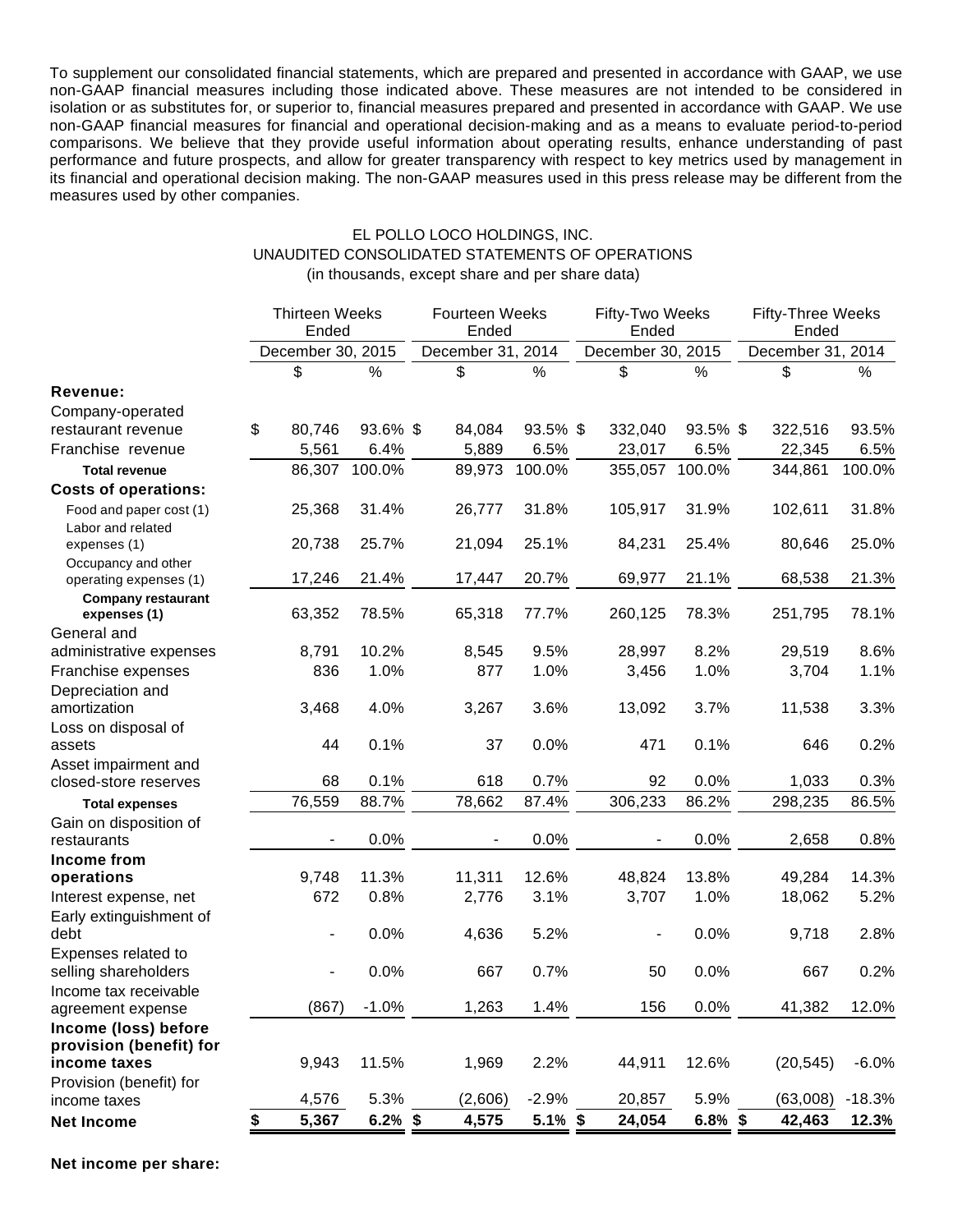| Basic<br><b>Diluted</b><br><b>Weighted average</b><br>shares used in<br>computing net income<br>per share: | \$<br>\$ | 0.14<br>0.14 | \$<br>\$   | 0.12<br>0.12 | \$<br>\$   | 0.63<br>0.62 | \$<br>\$   | 1.32<br>1.24 |
|------------------------------------------------------------------------------------------------------------|----------|--------------|------------|--------------|------------|--------------|------------|--------------|
| <b>Basic</b>                                                                                               |          | 38,284,435   | 37,149,379 |              | 37,949,316 |              | 32,285,484 |              |
| <b>Diluted</b>                                                                                             |          | 38,965,248   | 39,691,650 |              | 39,039,558 |              | 34,346,241 |              |

(1) As a percentage of restaurant revenue.

# **EL POLLO LOCO HOLDINGS, INC. UNAUDITED SELECTED BALANCE SHEETS AND SELECTED OPERATING DATA (dollar amounts in thousands)**

|                                            | As of                    |                          |                                               |  |  |  |
|--------------------------------------------|--------------------------|--------------------------|-----------------------------------------------|--|--|--|
|                                            | <b>December 30, 2015</b> | <b>December 31, 2014</b> |                                               |  |  |  |
| <b>Balance Sheet Data:</b>                 |                          |                          |                                               |  |  |  |
| Cash and cash equivalents                  | \$<br>6,101              | \$                       | 11,499                                        |  |  |  |
| Total assets                               | 461,028                  |                          | 455,306                                       |  |  |  |
| Total debt                                 | 123,638                  |                          | 165,846                                       |  |  |  |
| Total liabilities                          | 216,395                  |                          | 244,906                                       |  |  |  |
| Total stockholders' equity                 | 244,633                  |                          | 210,400                                       |  |  |  |
|                                            |                          |                          | Fifty-Two Weeks Ended Fifty-Three Weeks Ended |  |  |  |
|                                            | <b>December 30, 2015</b> |                          | <b>December 31, 2014</b>                      |  |  |  |
| <b>Selected Operating Data:</b>            |                          |                          |                                               |  |  |  |
| Company-owned restaurants at end of period | 186                      |                          | 172                                           |  |  |  |
| Franchise restaurants at end of period     | 247                      |                          | 243                                           |  |  |  |
| Company-owned:                             |                          |                          |                                               |  |  |  |
| Comparable restaurant sales                | 1.0%                     |                          | 5.8%                                          |  |  |  |
| Units in the comparable base               | 160                      |                          | 160                                           |  |  |  |

# **EL POLLO LOCO HOLDINGS, INC. UNAUDITED RECONCILIATION OF NET INCOME TO EBITDA AND ADJUSTED EBITDA (dollar amounts in thousands)**

|                                                                                                                   | Thirteen Weeks<br>Ended |                       | <b>Fourteen Weeks</b><br>Ended |                           | Fifty-Two Weeks<br>Ended |                                     | <b>Fifty-Three Weeks</b><br>Ended |                              |
|-------------------------------------------------------------------------------------------------------------------|-------------------------|-----------------------|--------------------------------|---------------------------|--------------------------|-------------------------------------|-----------------------------------|------------------------------|
|                                                                                                                   | December 30,<br>2015    |                       |                                |                           |                          | December 31, 2014 December 30, 2015 |                                   | December 31, 2014            |
| <b>Adjusted EBITDA:</b><br>Net income, as reported<br>Provision (benefit) for income tax<br>Interest expense, net | S                       | 5,367<br>4,576<br>672 | \$                             | 4,575<br>(2,606)<br>2.776 | S                        | 24.054<br>20,857<br>3,707           | \$                                | 42,463<br>(63,008)<br>18,062 |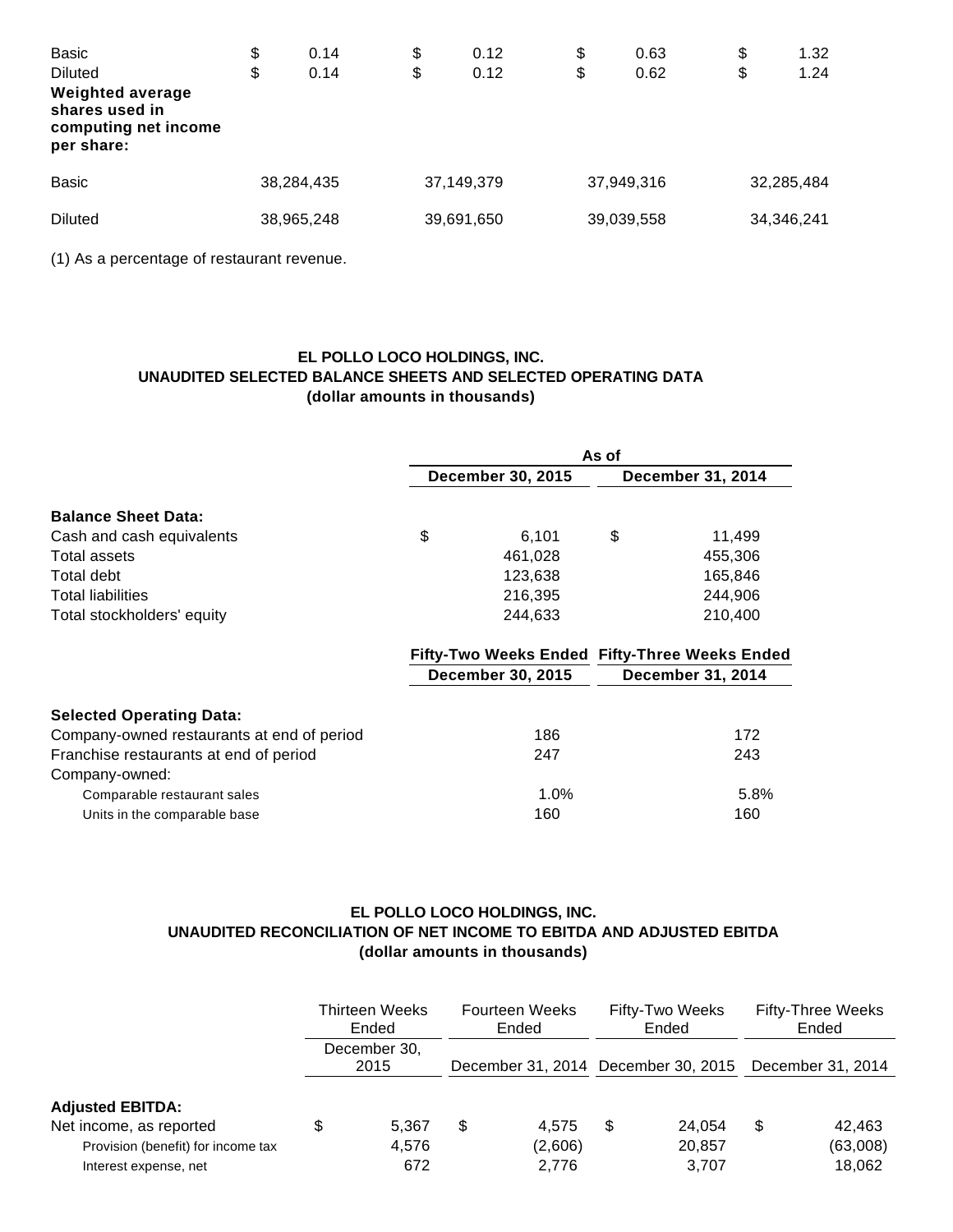| Depreciation and amortization      | 3,468        | 3,267        | 13,092       | 11,538       |
|------------------------------------|--------------|--------------|--------------|--------------|
| <b>EBITDA</b>                      | 14,083       | 8,012        | 61,710       | 9,055        |
| Stock-based compensation           |              |              |              |              |
| expense                            | (69)         | 458          | 539          | 1,093        |
| Management fees                    |              |              |              | 343          |
| Loss on disposal of assets         | 44           | 37           | 471          | 646          |
| Asset impairment and close-store   |              |              |              |              |
| reserves                           | 68           | 618          | 92           | 1,033        |
| Pre-opening costs                  | 985          | 542          | 1,456        | 1,215        |
| Gain on sisposition of restaurants |              |              |              | (2,658)      |
| Expenses related to selling        |              |              |              |              |
| shareholders                       |              | 667          | 50           | 667          |
| Income Tax receivable agreement    |              |              |              |              |
| expense                            | (867)        | 1,263        | 156          | 41,382       |
| Tax credit expense                 |              | 99           |              | 415          |
| Securities class action legal      |              |              |              |              |
| expense                            | 993          |              | 993          |              |
| Early extinguishment of debt       |              | 4,636        |              | 9,718        |
| <b>Adjusted EBITDA</b>             | \$<br>15,237 | \$<br>16,332 | \$<br>65,467 | \$<br>62,909 |

# **EL POLLO LOCO HOLDINGS, INC. UNAUDITED RECONCILIATION OF NET INCOME TO PRO FORMA NET INCOME (dollar amounts in thousands, except per share data)**

|                                                                                           | <b>Thirteen Weeks</b><br>Ended<br>December 30,<br>2015 |          | <b>Fourteen Weeks</b><br>Ended<br>December 31,<br>2014 |         | Fifty-Two Weeks<br>Ended<br>December 30,<br>2015 |           | <b>Fifty-Three Weeks</b><br>Ended<br>December 31,<br>2014 |           |
|-------------------------------------------------------------------------------------------|--------------------------------------------------------|----------|--------------------------------------------------------|---------|--------------------------------------------------|-----------|-----------------------------------------------------------|-----------|
|                                                                                           |                                                        |          |                                                        |         |                                                  |           |                                                           |           |
| Pro forma net income:                                                                     |                                                        |          |                                                        |         |                                                  |           |                                                           |           |
| Net income, as reported                                                                   | \$                                                     | 5,367    | \$                                                     | 4,575   | \$                                               | 24,054    | \$                                                        | 42,463    |
| Provision (benefit) for taxes, as reported                                                |                                                        | 4,576    |                                                        | (2,606) |                                                  | 20,857    |                                                           | (63,008)  |
| Interest expense, as reported                                                             |                                                        | 672      |                                                        | 2,776   |                                                  | 3,707     |                                                           | 18,062    |
| Pro forma interest expense                                                                |                                                        | (672)    |                                                        | (2,776) |                                                  | (3,707)   |                                                           | (12, 100) |
| <b>IPO</b> costs                                                                          |                                                        |          |                                                        |         |                                                  |           |                                                           | 298       |
| Ongoing public company costs                                                              |                                                        |          |                                                        |         |                                                  |           |                                                           | (928)     |
| Early extinguishment of debt                                                              |                                                        |          |                                                        | 4,636   |                                                  |           |                                                           | 9,718     |
| Gain on disposition of restaurants                                                        |                                                        |          |                                                        |         |                                                  |           |                                                           | (2,658)   |
| TRA expense                                                                               |                                                        | (867)    |                                                        | 1,263   |                                                  | 156       |                                                           | 41,382    |
| Tax credit costs                                                                          |                                                        |          |                                                        | 99      |                                                  |           |                                                           | 415       |
| Management fees                                                                           |                                                        |          |                                                        |         |                                                  |           |                                                           | 173       |
| Expenses related to selling shareholders                                                  |                                                        |          |                                                        | 667     |                                                  | 50        |                                                           | 667       |
| Loss on disposal of assets                                                                |                                                        | 44       |                                                        | 37      |                                                  | 471       |                                                           | 646       |
| Asset impairment and closed-store reserves                                                |                                                        | 68       |                                                        | 618     |                                                  | 92        |                                                           | 1,033     |
| Securities class action legal expense                                                     |                                                        | 993      |                                                        |         |                                                  | 993       |                                                           |           |
| Provision for income taxes                                                                |                                                        | (4, 174) |                                                        | (3,762) |                                                  | (19, 136) |                                                           | (14, 646) |
| Pro forma net income                                                                      |                                                        | 6,007    | \$                                                     | 5,527   |                                                  | 27,537    |                                                           | 21,517    |
| Pro forma weighted-average share and<br>per share data:<br>Pro forma net income per share |                                                        |          |                                                        |         |                                                  |           |                                                           |           |
|                                                                                           | \$                                                     | 0.16     | \$                                                     | 0.15    | \$                                               | 0.73      | -\$                                                       | 0.58      |
| <b>Basic</b>                                                                              |                                                        |          |                                                        |         |                                                  |           |                                                           |           |
| <b>Diluted</b>                                                                            |                                                        | 0.15     | \$                                                     | 0.14    | \$                                               | 0.71      | \$                                                        | 0.55      |
| Weighted-average shares used in                                                           |                                                        |          |                                                        |         |                                                  |           |                                                           |           |